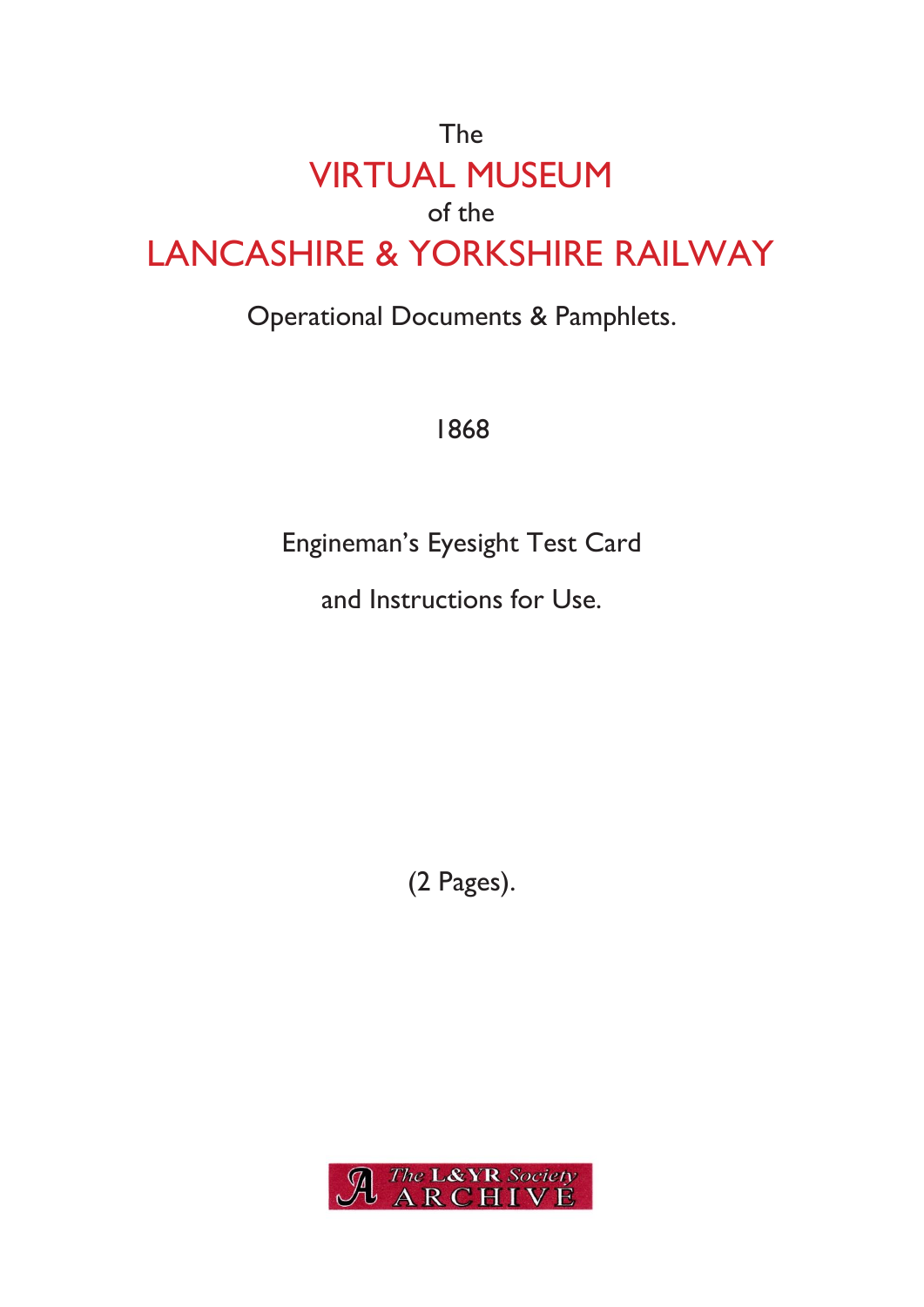## **LANCASHIRE AND YORKSHIRE RAILWAY, MANCHESTER.**

## **DESCRIPTION AND INSTRUCTIONS.**

*( Modified afterthe Regulationsissued from the Horse Guards by Prof. Longmore in* **1808.)**

corresponds, at <sup>a</sup> dis- from the candidate, tance of 15 feet, with the Bull'<sup>s</sup> Eye, <sup>2</sup> feet square at <sup>600</sup> yards, required by order to be distinctly seen l  $every$  acceptable  $r \dot{\epsilon}$ cruit. " Each Test-dot on this card is l-5th of

\*' *Mem.*— With *perfectly* acute vision, these Test-dots ought to be clearly visible in full daylight at 19 yards."

IVU-K

<sup>1</sup>. Expose the card in full daylight at <sup>a</sup> an inch square, and distance of <sup>15</sup> feet

> 2. Examine each eye separately, taking care that the unused eye be merely covered, not ssed upon or closed.

3. Vary the number and position of the dots, by covering some of them, and by moving the card.

4. Test each eye as to recognition of colour.